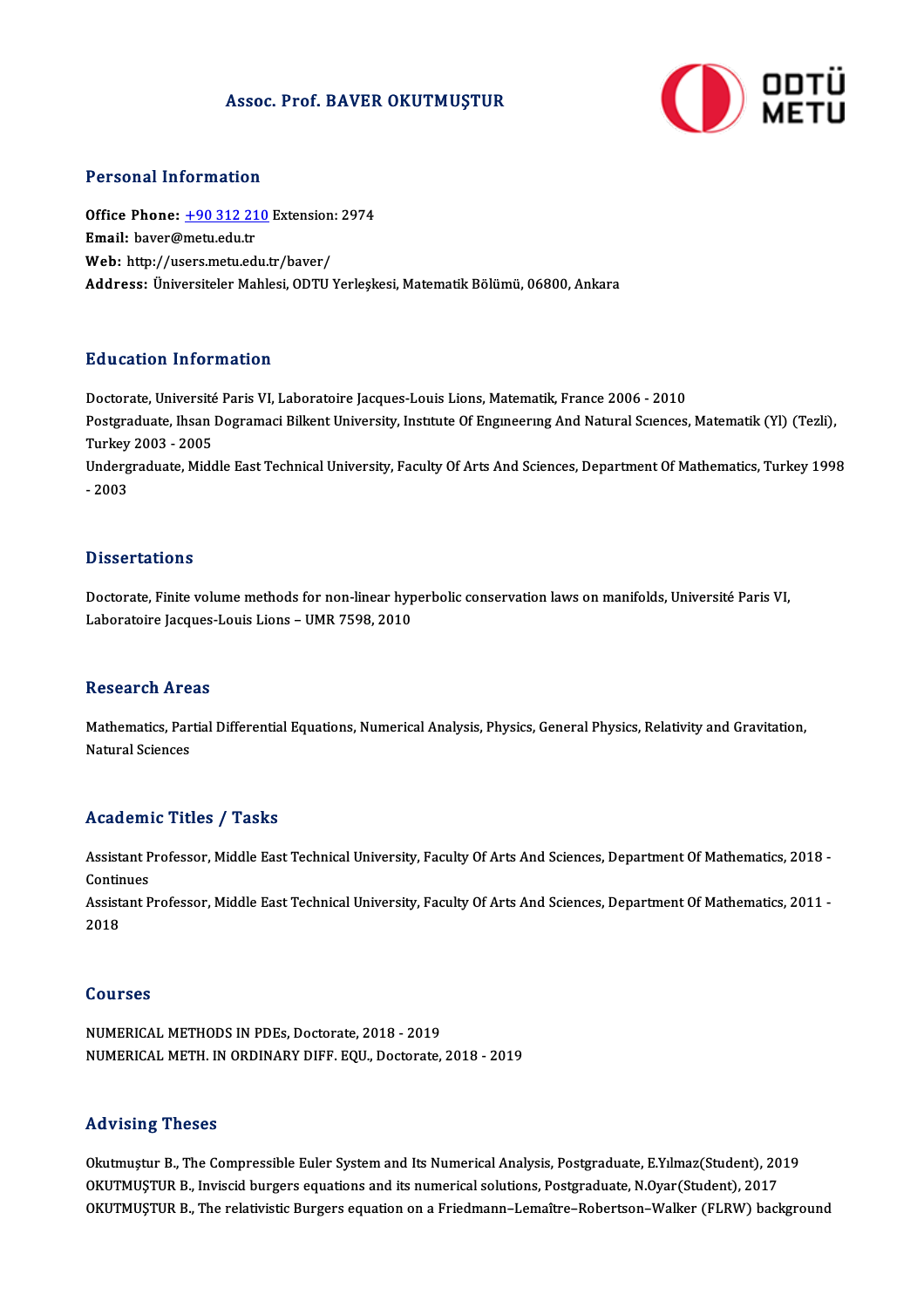### **Jury Memberships**

**Jury Memberships<br>Doctoral Examination, Doctoral Examination, İstanbul Teknik Üniversitesi, May, 2021**<br>Post Craduate Post Craduate Orta Doğu Teknik Üniversitesi Desember 2019 Jury Tremberempe<br>Doctoral Examination, Doctoral Examination, İstanbul Teknik Üniversitesi, May,<br>Post Graduate, Post Graduate, Orta Doğu Teknik Üniversitesi, December, 2019<br>Post Graduate, Tez Savunma Jurisi, Hasettane Ünive Doctoral Examination, Doctoral Examination, İstanbul Teknik Üniversitesi, N<br>Post Graduate, Post Graduate, Orta Doğu Teknik Üniversitesi, December, 20<br>Post Graduate, Tez Savunma Jurisi, Hacettepe Üniversitesi, February, 201 Post Graduate, Post Graduate, Orta Doğu Teknik Üniversitesi, December, 2019<br>Post Graduate, Tez Savunma Jurisi, Hacettepe Üniversitesi, February, 2018<br>Post Graduate, Tez Savunma Jurisi, Dicle Üniversitesi, July, 2016

#### Articles Published in Journals That Entered SCI, SSCI and AHCI Indexes

- rticles Published in Journals That Entered SCI, SSCI and AHCI Indexes<br>I. A Finite Volume Method for the Relativistic Burgers Equation on a FLRW Background Spacetime A Finite Volume Method for the Representing The Ceylan T., Lefloch P. G., Okutmuştur B.<br>Ceylan T., Lefloch P. G., Okutmuştur B. A Finite Volume Method for the Relativistic Burgers Equation on a FLRW Background Spa<br>Ceylan T., Lefloch P. G. , Okutmuştur B.<br>COMMUNICATIONS IN COMPUTATIONAL PHYSICS, vol.23, pp.500-519, 2018 (Journal Indexed in SCI)<br>Fini Ceylan T., Lefloch P. G. , Okutmuştur B.<br>COMMUNICATIONS IN COMPUTATIONAL PHYSICS, vol.23, pp.500-519, 2018 (Journal Indexed in SCI)<br>II. Finite volume approximation of the relativistic Burgers equation on a Schwarzschild-(a COMMUNICATIONS IN COMPUTATIONAL PHYSICS, vol.23, pp.500-519, 2018 (Journal Indexed in SCI)<br>Finite volume approximation of the relativistic Burgers equation on a Schwarzschild-(an<br>spacetime<br>Ceylan T., Okutmuştur B. Finite volume approxi<br>spacetime<br>Ceylan T., Okutmuştur B.<br>TURKISH JOURNAL OF M spacetime<br>Ceylan T., Okutmuştur B.<br>TURKISH JOURNAL OF MATHEMATICS, vol.41, pp.1027-1041, 2017 (Journal Indexed in SCI)<br>Finite volume mathed for the relativistic burgers model en a (1+1). Dimensional III. Finite volume method for the relativistic burgers model on a  $(1+1)$ -Dimensional de sitter spacetime Ceylan T., Okutmustur B. TURKISH JOURNAL OF M<br>Finite volume method<br>Ceylan T., Okutmuştur B.<br>Mathematical and Compu Mathematical and Computational Applications, vol.21, 2016 (Journal Indexed in SCI Expanded) Ceylan T., Okutmuştur B.<br>Mathematical and Computational Applications, vol.21, 2016 (Journal Indexed in SCI Expanded)<br>IV. RELATIVISTIC BURGERS EQUATIONS ON CURVED SPACETIMES. DERIVATION AND FINITE VOLUME Mathematical and C<br>RELATIVISTIC BU<br>APPROXIMATION<br>Leflach B.C. Makhl RELATIVISTIC BURGERS EQUATION:<br>APPROXIMATION<br>Lefloch P. G. , Makhlof H., Okutmuştur B.<br>SIAM IQUENAL ON NUMERICAL ANALYS APPROXIMATION<br>Lefloch P. G. , Makhlof H., Okutmuştur B.<br>SIAM JOURNAL ON NUMERICAL ANALYSIS, vol.50, pp.2136-2158, 2012 (Journal Indexed in SCI)<br>Hunorhalis consequention laws on manifolds. An error estimate for finite volum Lefloch P. G. , Makhlof H., Okutmuştur B.<br>SIAM JOURNAL ON NUMERICAL ANALYSIS, vol.50, pp.2136-2158, 2012 (Journal Indexed in SCI)<br>V. Hyperbolic conservation laws on manifolds. An error estimate for finite volume schemes<br>Le SIAM JOURNAL ON NUMERICAL ANALY<br>Hyperbolic conservation laws on r<br>Lefloch P. G. , Okutmustur B., Neves W.<br>ACTA MATHEMATICA SINICA ENCLISE
- Hyperbolic conservation laws on manifolds. An error estimate for finite volume schemes<br>Lefloch P. G. , Okutmustur B., Neves W.<br>ACTA MATHEMATICA SINICA-ENGLISH SERIES, vol.25, pp.1041-1066, 2009 (Journal Indexed in SCI)<br>EIN Lefloch P. G., Okutmustur B., Neves W.<br>ACTA MATHEMATICA SINICA-ENGLISH SERIES, vol.25, pp.1041-<br>VI. FINITE VOLUME SCHEMES ON LORENTZIAN MANIFOLDS<br>Amorim P., Lefloch P. E., Okutmustur B. ACTA MATHEMATICA SINICA-ENGLISH SERIES, vol.25, pp.1041-1066, 2009 (Journal Indexed in SCI)
- COMMUNICATIONS IN MATHEMATICAL SCIENCES, vol.6, pp.1059-1086, 2008 (Journal Indexed in SCI) Amorim P., Lefloch P. E. , Okutmustur B.<br>COMMUNICATIONS IN MATHEMATICAL SCIENCES, vol.6, pp.1059-1086, 200<br>VII. Hyperbolic conservation laws on manifolds with limited regularity<br>Lefloch B. C. Okutmustur B.

## COMMUNICATIONS IN MATH<br>Hyperbolic conservation<br>Lefloch P. G. , Okutmustur B.<br>COMPTES PENDUS MATHEM Lefloch P. G., Okutmustur B.<br>COMPTES RENDUS MATHEMATIQUE, vol.346, pp.539-543, 2008 (Journal Indexed in SCI)

#### Articles Published in Other Journals

- rticles Published in Other Journals<br>I. Propagations of Shock and Rarefaction Waves on the Reissner-Nordström Spacetimes for Burgers<br>Models Acs 1 a<br>Propaga<br>Models<br><sup>Olutmus</sup> Propagations<br>Models<br>Okutmuştur B.<br>Sülerman Dam
	-

Models<br>Okutmuştur B.<br>Süleyman Demirel Üniversitesi Fen Bilimleri Enstitüsü Dergisi, vol.22, pp.448-459, 2018 (National Refreed<br>University Jeurnal) Okutmuştur B.<br>Süleyman Demirel İ<br>University Journal)<br>Hunorbelia senae Süleyman Demirel Üniversitesi Fen Bilimleri Enstitüsü Dergisi, vol.22, pp.448-459, 2018 (National Refreed<br>University Journal)<br>II. Hyperbolic conservation laws on spacetimes. A finite volume scheme based on differential for

University Journal)<br>II. Hyperbolic conservation laws on spacetimes. A finite volume scheme based on differential forms<br>Lefloch P. G. , Okutmustur B.

Far East Journal of Mathematical Sciences, vol.31, pp.49-83, 2008 (Refereed Journals of Other Institutions)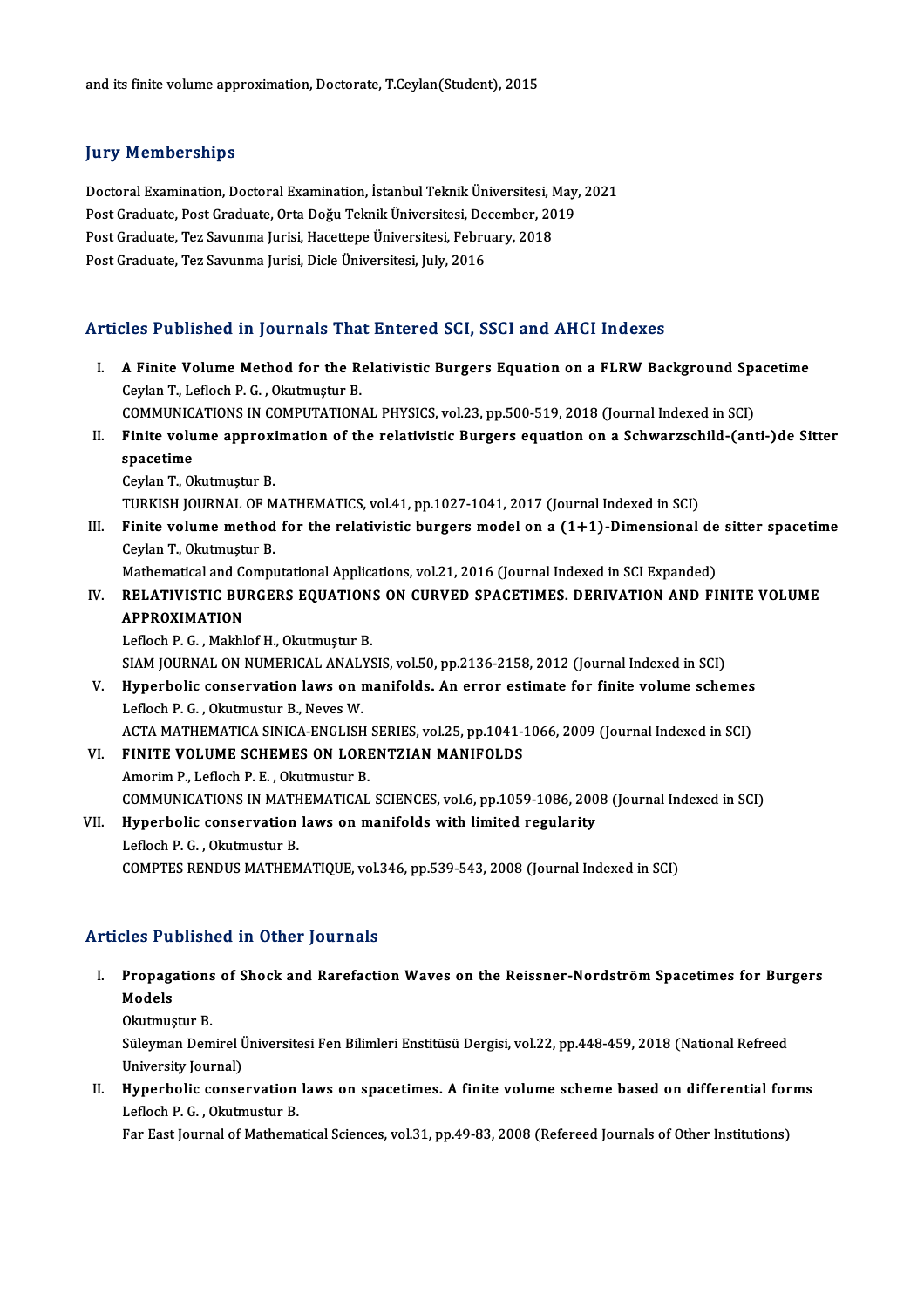#### Books&Book Chapters

- ooks & Book Chapters<br>I. An Introduction to Sobolev Spaces<br>Rickin E. Olatmustur B end 2008 undpected<br>An Introduction to Sc<br>Pişkin E., Okutmuştur B.<br>Bontham Sciance Bublis An Introduction to Sobolev Spaces<br>Pişkin E., Okutmuştur B.<br>Bentham Science Publishers, Sharjah, 2021<br>A Survey on Hilbert Spaces and Benres
- Pişkin E., Okutmuştur B.<br>Bentham Science Publishers, Sharjah, 2021<br>II. A Survey on Hilbert Spaces and Reproducing Kernels<br>Okutmuştur B. Bentham Scien<br>**A Survey on**<br>Okutmuştur B.<br>in:Eunctional ( in: Functional Calculus, Kamal Shah,Baver Okutmuştur, Editor, IntechOpen, London, pp.61-77, 2020 Okutmuştur B.<br>in: Functional Calculus, Kamal Shah,Baver Okutmuştur, Editor,<br>III. A FIRST COURSE IN ANALYSIS - Introductory Calculus<br>Okutmuştur B

## in: Functional (<br>**A FIRST COU**)<br>Okutmuştur B.<br>Nobel Yaun De A FIRST COURSE IN ANALYSIS -<br>Okutmuştur B.<br>Nobel Yayın Dağıtım, Ankara, 2019<br>Sealar Conservation Laws Okutmuştur B.<br>Nobel Yayın Dağıtım, Ankara,<br>IV. Scalar Conservation Laws<br>Okutmustur B. Nobel Yayın Dağıtım, Ankara, 2019

- Scalar Conservation Laws<br>Okutmuştur B.<br>in: Advanced Computational Fluid Dynamics for Emerging Engineering Processes Eulerian vs. Lagrangian, Albert<br>S. Kim. Editor. IntechOpen, London, np.69,92,2019. Okutmuştur B.<br>in: Advanced Computational Fluid Dynamics for Emergion.<br>S. Kim, Editor, IntechOpen, London, pp.69-92, 2019<br>Relativistie Burgers Models en Guryed Bosksy in: Advanced Computational Fluid Dynamics for Emerging Engineering F<br>S. Kim, Editor, IntechOpen, London, pp.69-92, 2019<br>V. Relativistic Burgers Models on Curved Background Geometries<br>Olutmustur P.
- S. Kim, Editor, IntechOpen, London, pp.69-92, 2019<br>V. Relativistic Burgers Models on Curved Background Geometries<br>Okutmuştur B. Relativistic Burgers Models on Curved Background Geometries<br>Okutmuştur B.<br>in: Finite Difference Methods. Theory and Applications, Ivan Dimov,Istvan Farago,Lubin Vulkov, Editor, Springer-<br>Verleg, Zug, np.370,377, 2010 Okutmuştur B.<br>in: Finite Difference Methods. T.<br>Verlag , Zug, pp.370-377, 2019<br>Finite Volume Method Fer L in: Finite Difference Methods. Theory and Applications, Ivan Dimov,Istvan Farago,<br>Verlag , Zug, pp.370-377, 2019<br>VI. Finite Volume Method For Hyperbolic Conservation Laws On Manifolds<br>Olatmustur B
- Verlag , Zug, pp.370-377, 2019<br>Finite Volume Method For Hyperbolic Conservation<br>Okutmuştur B.<br>LAP LAMBERT Academic Publishing, Saarbrücken, 2017 Finite Volume Method For Hyperbolic Conservation<br>Okutmuştur B.<br>LAP LAMBERT Academic Publishing, Saarbrücken, 2017<br>Pennoduging Kernel Hilbert Spages The Basiss Ber

Okutmuştur B.<br>LAP LAMBERT Academic Publishing, Saarbrücken, 2017<br>VII. Reproducing Kernel Hilbert Spaces The Basics Bergman Spaces and Interpolation Problems<br>Okutmustur B. Aurelian C LAP LAMBERT Academic P<br>Reproducing Kernel Hil<br>Okutmuştur B., Aurelian G.<br>LAP Lambart Acadamic Bul Reproducing Kernel Hilbert Spaces The Basics B<br>Okutmuştur B., Aurelian G.<br>LAP Lambert Academic Publishing, Saarbrücken, 2010

# LAP Lambert Academic Publishing, Saarbrucken, 2010<br>Refereed Congress / Symposium Publications in Proceedings

- efereed Congress / Symposium Publications in Proceed<br>I. A Survey on Spacetime Geometries and Relativistic Models I. A Survey on Spacetime Geometries and Relativistic Models<br>Okutmuştur B. A Survey on Spacetime Geometries and Relativistic Models<br>Okutmuştur B.<br>4th International Engineering, Science and Education Conferences (INESEC), Diyarbakır, Turkey, 6 - 09 November Okutmuştur<br>4th Internati<br>2019, pp.41<br>Poisnern N 4th International Engineering, Science and Education Conferences (INESEC), Diyarbakır, Turkey, 6<br>2019, pp.41<br>II. Reisnerr-Nordstrom Spacetime Geometry: Derivation of the Euler and Burgers Models<br>Olutmustur P
- 2019, pp.41<br>II. Reisnerr-Nordstrom Spacetime Geometry: Derivation of the Euler and Burgers Models<br>Okutmustur B. Reisnerr-Nordstrom Spacetime Geometry: Derivation of the Euler and Bu<br>Okutmuştur B.<br>16th International Geometry Symposium, Manisa, Turkey, 4 - 07 July 2018, pp.149<br>Polativistic Burgers Models on Guryed Boskground Geometrie

Okutmuştur B.<br>16th International Geometry Symposium, Manisa, Turkey, 4 - 07 July 20:<br>III. Relativistic Burgers Models on Curved Background Geometries 16th Internation<br>Relativistic B.<br>Okutmuştur B.<br>International C Relativistic Burgers Models on Curved Background Geometries<br>Okutmuştur B.<br>International Conference on Finite Difference Methods, Bulgaria, 11 - 16 June 2018, vol.11386, pp.370-377<br>Analysis of Burgers Model on Beisporr Nord

Okutmuştur B.<br>International Conference on Finite Difference Methods, Bulgaria, 11 - 16 June 2018, vol.11386, pp.370-377<br>IV. Analysis of Burgers Model on Reisnerr-Nordstrom Spacetime by Finite Volume Approximations<br>Obvinati International C<br>**Analysis of B**<br>Okutmuştur B.<br>Seventh Cenfel IV. Analysis of Burgers Model on Reisnerr-Nordstrom Spacetime by Finite Volume Approximations<br>Okutmuştur B.<br>Seventh Conference on Finite Difference Methods: Theory and Applications, Burgas, Bulgaria, 11 - 16 June 2018,<br>pp. Okutmuştur B.

Seventh Conference on Finite Difference Methods: Theory and Applications, Burgas, Bulgaria, 11 - 16 June pp.36<br>V. Propagation of shock and rarefaction waves for the relativistic Burgers models on Reisnerr-Nordstrom spagati

## pp.36<br>Propagation of shock<br>Nordstrom spacetime.<br>Olatmustur B Propagation<br>Nordstrom sp<br>Okutmuştur B.<br><sup>III</sup> Internation Nordstrom spacetime.<br>Okutmuştur B.<br>III. International Conference on Symmetries, Differential Equations and Applications (SDEA-III), İstanbul, Turkey,

14 -17August2017,pp.38 III. International Conference on Symmetries, Differential Equations and Applicat<br>14 - 17 August 2017, pp.38<br>VI. Numerical Analysis of Relativistic Burgers Model on FLRW Spacetime.<br>Obviousning B 14 - 17 August<br>Numerical Ar<br>Okutmuştur B.<br>W. Internation

- -

Numerical Analysis of Relativistic Burgers Model on FLRW Spacetime.<br>Okutmuştur B.<br>III. International Conference on Symmetries, Differential Equations and Applications (SDEA-III), İstanbul, Turkey,<br>14. 17 July 2017, pp.32 0kutmuştur B.<br>III. International Confer<br>14 - 17 July 2017, pp.32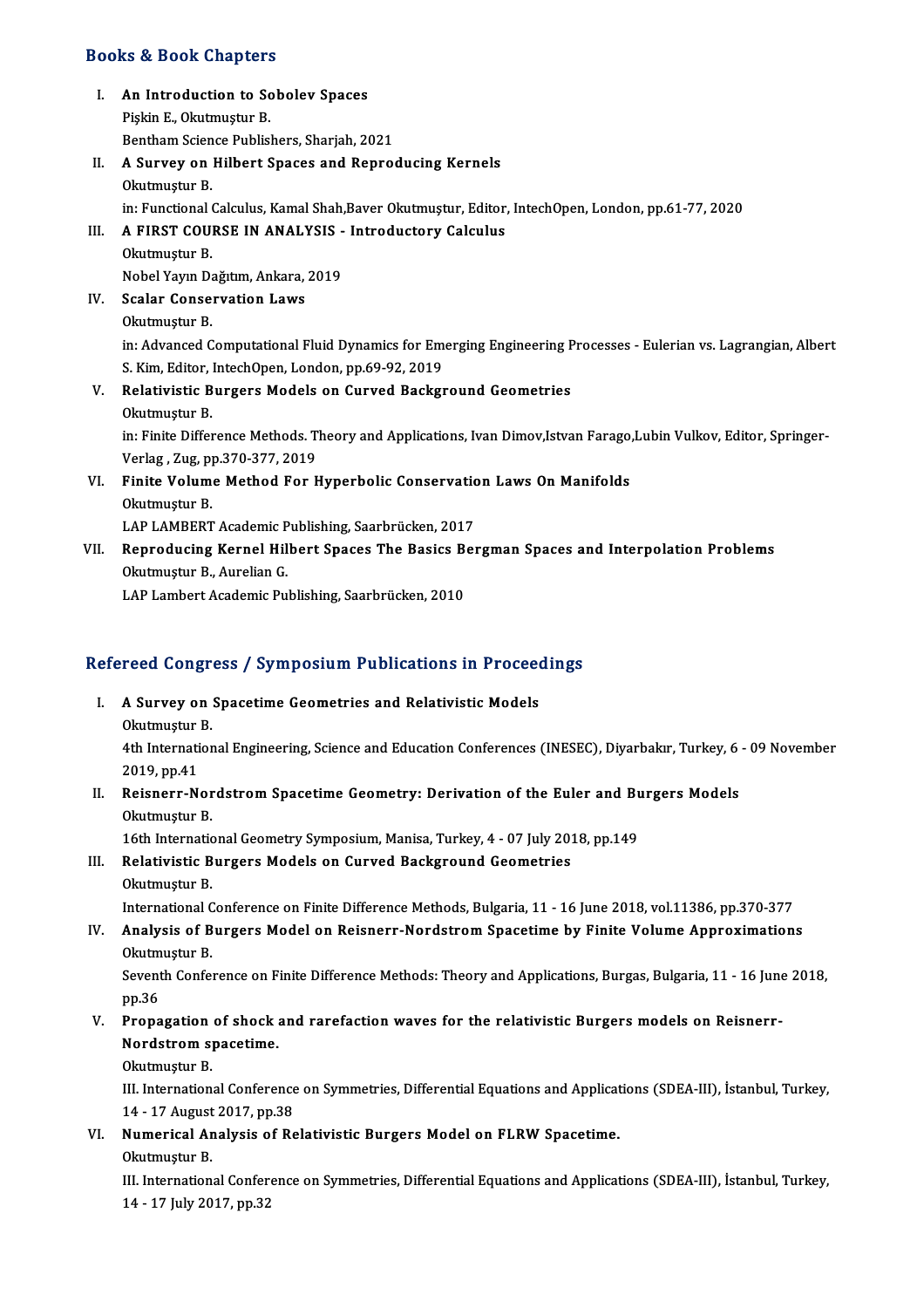| VII.   | Analysis of the Relativistic Burgers models on spacetime geometries                                                                               |
|--------|---------------------------------------------------------------------------------------------------------------------------------------------------|
|        | Okutmuştur B.<br>International Conference on Hyperbolic Problems Theory, Numerics, Applications, Aachen, Germany, 1 - 05 August<br>2016, pp 88-89 |
| VIII.  | Shock and Rarefaction Waves for Burgers Models on Spacetime Geometries Comparison and                                                             |
|        | Analysis<br>Okutmuştur B.                                                                                                                         |
|        | 2nd International Conference on Analysis and Its Application, Kırşehir, Turkey, 12 - 15 July 2016, pp.73                                          |
| IX.    | 11 Boyutlu De Sitter ve Anti De Sitter Uzay Zamanlarnda Burgers Modellerinin Teorik ve Numerik<br>incelenmesi                                     |
|        | Okutmuştur B.                                                                                                                                     |
|        | 11. Ankara Matematik Günleri Sempozyomu, Ankara, Turkey, 26 - 27 May 2016, pp.38                                                                  |
| X.     | Derivation and Finite Volume Approximation of the Relativistic Burgers Equation on a De Sitter<br><b>Background</b>                               |
|        | Okutmuştur B., Ceylan T.                                                                                                                          |
| XI.    | ENUMATH 2015, Ankara, Turkey, 14 - 18 September 2015, pp.156<br>Kivrimli Uzay zamanlarda Rölativistik Burgers Denklemleri                         |
|        | Okutmuştur B.                                                                                                                                     |
|        | 10. Ankara Matematik Günleri, ODTU, Ankara, Ankara, Turkey, 11 - 12 June 2015, pp.10                                                              |
| XII.   | Derivation of the relativistic Burgers equation on a de Sitter background                                                                         |
|        | Okutmuştur B., Ceylan T.                                                                                                                          |
|        | Proccedings of 19th International Conference on Applied Mathematics, Mathematics and Computers in Science and                                     |
|        | Engineering Series, İstanbul, Turkey, 15 - 17 December 2014, vol.38, pp.41-47                                                                     |
| XIII.  | Derivation and numerical study of relativistic Burgers equations on a curved spacetime<br>Lefloch P., Hasan M., Okutmuştur B.                     |
|        | WONAPDE 2013 - Fourth Chilean Workshop on Numerical Analysis of Partial Differential Equations, Concepcion,                                       |
|        | Chile, 14 - 18 September 2013, pp 180                                                                                                             |
| XIV.   | Burgers equations depending on the background geometry                                                                                            |
|        | Okutmustur B.                                                                                                                                     |
|        | UMS2013 - 26. Ulusal Matematik Sempozyumu. Dicle Universitesi, Diyarbakir., Diyarbakır, Turkey, 4 - 07 September<br>2013                          |
| XV.    | Derivation and numerical study of relativistic Burgers equations posed on Schwarzschild spacetime<br>Okutmuştur B.                                |
|        | ICAAM 2012, First International Conference on Analysis and Applied Mathematics, Gümüşhane, Turkey, 18 - 21<br>October 2012, pp 45                 |
| XVI.   | Relativistic Burgers equations on a curved spacetime<br>Okutmuştur B.                                                                             |
|        | 14th International Conference on Hyperbolic Problems: Theory, Numerics, Applications, Padua, Italy, 25 - 29 June<br>2012, pp.92                   |
| XVII.  | The relativistic version of Burgers equation<br>OKUTMUŞTUR B.                                                                                     |
|        | Congress of CANUM, 40e Congress of Numerical Analysis, (CANUM 2010), Carcans-Maubuisson, Gironde, France,                                         |
| XVIII. | 31 May - 04 June 2010<br>Convergence of finite volume schemes for hyperbolic conservation laws on spacetimes                                      |
|        | Okutmuştur B.                                                                                                                                     |
|        | Computational Methods and Function Theory (CMFT), Ankara, Turkey, 8 - 12 June 2009, pp.46                                                         |
| XIX.   | Convergence de schémas volumes finis pour les lois de conservation hyperboliques posées sur un<br>espace temps                                    |
|        | OKUTMUŞTUR B., Philippe L.                                                                                                                        |
|        | Congress of SMAI, 4th Biennial French Applied and Industrial Mathematics,, Alpes-Maritimes, France, 25 - 29 May<br>2009                           |
|        |                                                                                                                                                   |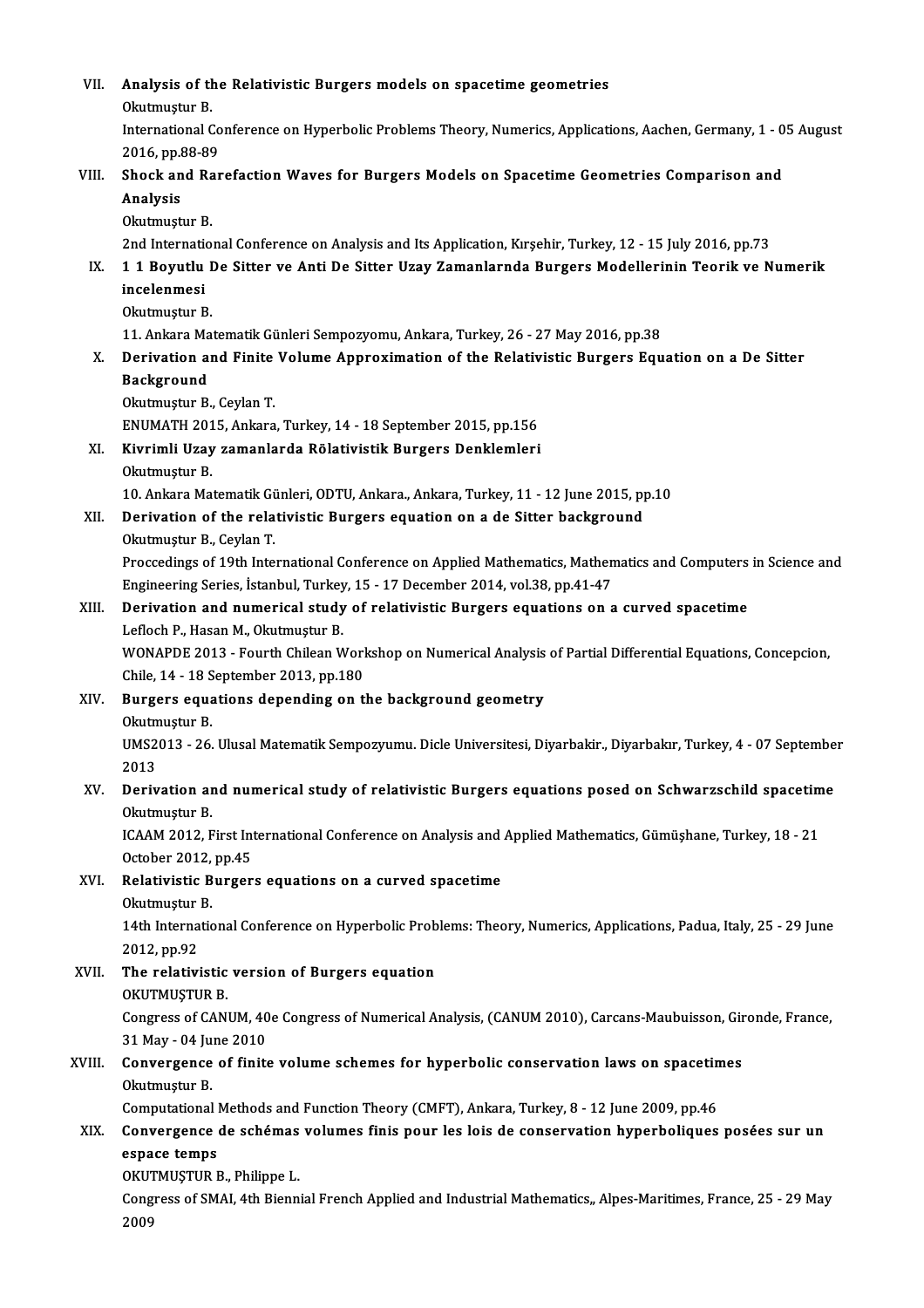## XX. Lois de conservation hyperboliques sur les variétés une estimation d error pour le schema de Lois de con<br>volume fini<br>ovurmustu volume fini<br>OKUTMUSTUR B., LeFloch P., Neves W.

Congress of CANUM, 39th Congress of Numerical Analysis (CANUM 2008), Vendée, France, 26 - 30 May 2008

XXI. Convergence de laméthode des volumes finis pour les lois de conservation hyperboliques sur des variétés Lorentziennes

Paulo A., Philippe L., OKUTMUŞTUR B.

Congress of SMAI, 3rd Congress of Applied and Industrial Mathematics, Praz sur Arly, France, 4 - 08 June 2007

#### Supported Projects

Supported Projects<br>OKUTMUŞTUR B., Project Supported by Higher Education Institutions, Reissner-Nordström Uzay-zaman Geometrisinde<br>Burgare Modellerinin Anelizi 2018–2020 Burgers Modellerinin Analizi, 2018 - 2020<br>Burgers Modellerinin Analizi, 2018 - 2020<br>OKUTMUSTUR B., Broject Supported by Hig OKUTMUŞTUR B., Project Supported by Higher Education Institutions, Reissner-Nordström Uzay-zaman Geometr<br>Burgers Modellerinin Analizi, 2018 - 2020<br>OKUTMUŞTUR B., Project Supported by Higher Education Institutions, "Schwarz

Burgers Modellerinin Analizi, 2018 - 2020<br>OKUTMUŞTUR B., Project Supported by Higher Education Institutions, "Schwarzschild-de Sitter" uzay-zamanında<br>Ro¨lativistik Burgers denklem modelinin sonlu hacim yo¨ntemleriyle teori OKUTMUŞTUR B., Project Supported by Higher Education Institutions, "Schwarzschild-de Sitter" uzay-zamanında<br>Ro"lativistik Burgers denklem modelinin sonlu hacim yo"ntemleriyle teorik ve nu"merik olarak incelenmesi, 2016<br>OKU Ro"lativistik Burgers denk<br>OKUTMUŞTUR B., Project S<br>davranışları, 2015 - 2016<br>OKUTMUSTUR B. Caylar T OKUTMUŞTUR B., Project Supported by Higher Education Institutions, Yapay sinir ağlarının karmaşık dinamik<br>davranışları, 2015 - 2016<br>OKUTMUŞTUR B., Ceylan T., Uzunca M., Project Supported by Higher Education Institutions, F

OKUTMUŞTUR B., Ceylan T., Uzunca M., Project Supported by Higher Education Institutions, FLRW uzay zamaninda<br>Rölativist Burgers denklemleri, 2013 - 2014

#### Activities in Scientific Journals

Turkish Journal of Mathematics, Special Issue Editor, 2016 - 2016

#### **Scientific Refereeing**

The Aligarh Bulletin of Mathematics, Other Indexed Journal, September 2020 Berentifice Refer Senig<br>The Aligarh Bulletin of Mathematics, Other Indexed Journal, September 2020<br>HACETTEPE JOURNAL OF MATHEMATICS AND STATISTICS, Journal Indexed in SCI-E, June 2020<br>HACETTEPE JOURNAL OF MATHEMATICS AND S The Aligarh Bulletin of Mathematics, Other Indexed Journal, September 2020<br>HACETTEPE JOURNAL OF MATHEMATICS AND STATISTICS, Journal Indexed in SCI-E, June 2020<br>HACETTEPE JOURNAL OF MATHEMATICS AND STATISTICS, Journal Index HACETTEPE JOURNAL OF MATHEMATICS AND STATISTICS, Journal Indexed in SCI-E, May 2020<br>Konuralp Journal of Mathematics. Other Indexed Journal, February 2020 HACETTEPE JOURNAL OF MATHEMATICS AND STATISTICS, Journal Indexed in SCI-E, May 2020<br>Konuralp Journal of Mathematics, Other Indexed Journal, February 2020<br>BOLETIM SOCIEDADE PARANAENSE DE MATEMATICA, Journal Indexed in SCI-E Konuralp Journal of Mathematics, Other Indexed Journal, February 2020<br>BOLETIM SOCIEDADE PARANAENSE DE MATEMATICA, Journal Indexed in<br>Journal of New Results in Science, Other Indexed Journal, December 2019<br>Middle Fast Journ BOLETIM SOCIEDADE PARANAENSE DE MATEMATICA, Journal Indexed<br>Journal of New Results in Science, Other Indexed Journal, December 201<br>Middle East Journal of Science, Other Indexed Journal, September 2019<br>SICMA JOURNAL OF ENCI Journal of New Results in Science, Other Indexed Journal, December 2019<br>Middle East Journal of Science, Other Indexed Journal, September 2019<br>SIGMA JOURNAL OF ENGINEERING AND NATURAL SCIENCES-SIGMA MUHENDISLIK VE FEN BILIM Journal Indexed in ESCI, September 2019 SIGMA JOURNAL OF ENGINEERING AND NATURAL SCIENCES-SIGMA MUHENDISLIK VE FEN BII<br>Journal Indexed in ESCI, September 2019<br>HACETTEPE JOURNAL OF MATHEMATICS AND STATISTICS, Journal Indexed in SCI-E, July 2019<br>Project Supported Journal Indexed in ESCI, September 2019<br>HACETTEPE JOURNAL OF MATHEMATICS AND STATISTICS, Journal Indexed in SCI-E, July 2019<br>Project Supported by Higher Education Institutions, BAP Research Project, Middle East Technical U HACE<br>Projec<br>2019<br>Projec Project Supported by Higher Education Institutions, BAP Research Project, Middle East Technical University, Turkey, June<br>2019<br>Project Supported by Higher Education Institutions, BAP Research Project, Middle East Technical 2019<br>Project Supported by Higher Education Institutions, BAP Research Project, Middle East Technical University, Turkey, May<br>2019 Project Supported by Higher Education Institutions, BAP Research Project, Middle East Technical University, Turkey, May<br>2019<br>Project Supported by Higher Education Institutions, BAP Research Project, Middle East Technical U 2019<br>Projec<br>2019<br>Middl Project Supported by Higher Education Institutions, BAP Research<br>2019<br>Middle East Journal of Science, Other Indexed Journal, April 2019<br>JOURNAL OF TAJRAH UNIVERSITY FOR SCIENCE Journal Indexed 2019<br>Middle East Journal of Science, Other Indexed Journal, April 2019<br>JOURNAL OF TAIBAH UNIVERSITY FOR SCIENCE, Journal Indexed in SCI-E, April 2019<br>Puniah University Journal of Mathematics, Journal Indexed in ESCI, Janua Middle East Journal of Science, Other Indexed Journal, April 2019<br>JOURNAL OF TAIBAH UNIVERSITY FOR SCIENCE, Journal Indexed in SCI-E, April 2<br>Punjab University Journal of Mathematics, Journal Indexed in ESCI, January 2019<br> JOURNAL OF TAIBAH UNIVERSITY FOR SCIENCE, Journal Indexed in SCI-E, April 2019<br>Punjab University Journal of Mathematics, Journal Indexed in ESCI, January 2019<br>MATHEMATICAL METHODS IN THE APPLIED SCIENCES, Journal Indexed i Punjab University Journal of Mathematics, Journal Indexed in ESCI, January 2019<br>MATHEMATICAL METHODS IN THE APPLIED SCIENCES, Journal Indexed in SCI-E, November 20<br>Journal Of Mathematical Physics, SCI Journal, November 201 MATHEMATICAL METHODS IN THE APPLIED SCIENCES, Journal Indexed in SCI-E, November 2(<br>Journal Of Mathematical Physics, SCI Journal, November 2018<br>Fundamental Journal of Mathematics and Applications, Other Indexed Journal, No